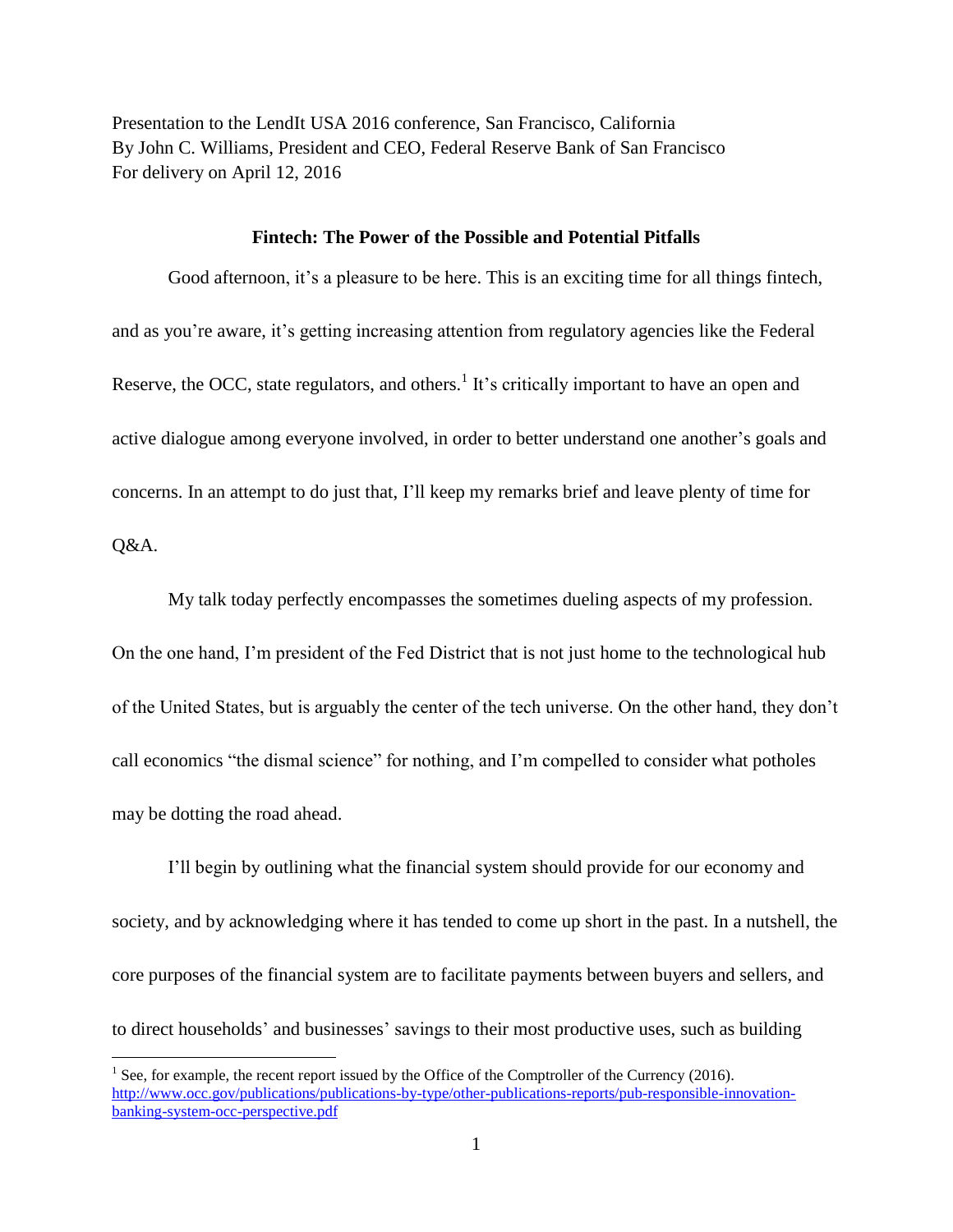homes, expanding businesses, getting an education, or developing infrastructure. That's a tall order, and certain aspects have proven particularly difficult to achieve, including ensuring that the financial system is efficient and resilient, and that it benefits everyone in society.

Fintech holds great promise for tackling these long-standing challenges. This is why I'm excited by the innovation I'm seeing in financial technology—much of it from people here today. But it's also why I'm going to raise some potential risks. Let me be clear: People from regulatory agencies don't highlight potential downsides because we're dour, unfun pessimists or at least not *only* because we're dour, unfun pessimists. We do it because we have to look not just at what's possible in the sense of wonder and limitless options, but at what's possible in the sense of the economist's greatest concern: the unintended consequence.

Before I go any further, I should make two disclaimers. First is the standard one, that the views expressed here today are mine alone and do not necessarily reflect those of others in the Federal Reserve System. Second is that, as president of the San Francisco Fed, I am not directly involved with writing rules or regulations. So I will not be talking about specific regulations and their application to fintech. Instead, my aim is to lay out issues and questions that should be part of the ongoing conversation about how fintech can make our financial system—and ultimately our economy—more successful at achieving its fundamental goals.

So, back to the duality. The laws of innovation often mirror the laws of physics: For every great stride, there is an equal and opposite risk. So it's not that regulators are here to call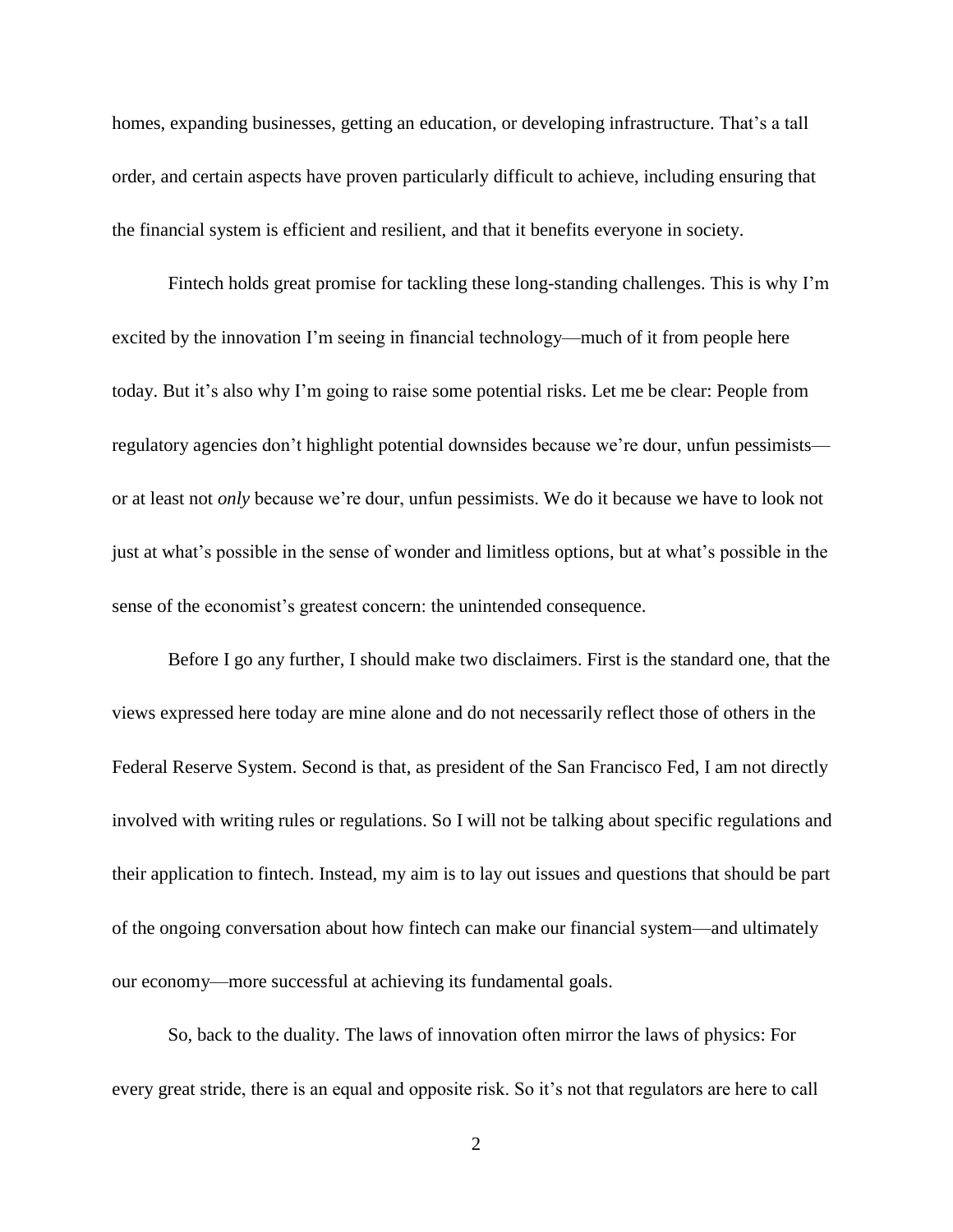the cops on the party; we're here to make sure no one jumps off the roof. And while we see the potential in innovation, we're also looking at the other side of the coin.

As I said, technology offers creative opportunities to improve the performance of the financial sector, and to remedy some of its shortcomings. Fintech's opus spans products that address all parts of the so-called consumer wallet: planning, spending, saving, and borrowing. The products are generally less complex, making them more understandable and easier for customers to use. They're delivered via platforms that widen the overall customer base, allowing more people access to credit and the first rung of the financial ladder.

One of the most obvious and potentially most game-changing benefits is the ability to reach historically underserved and economically disadvantaged communities. This is the case in mature economies, like the United States, where inequality and access to financial services are perennial issues. It's also true for emerging economies, where large portions of the world's population are making the transition from subsistence-level living to a more sustainable economic existence. That is incredibly powerful.

Fintech can lower costs and improve services, particularly for lower-income families and small businesses. Meaning fintech can help more people get access to credit at reasonable terms, better manage their finances, and keep more money in their pockets. Or, in the case of the many workers in the U.S. who send funds to families in other countries, put more money in the pockets of their children, parents, or communities. Fintech can help revitalize impoverished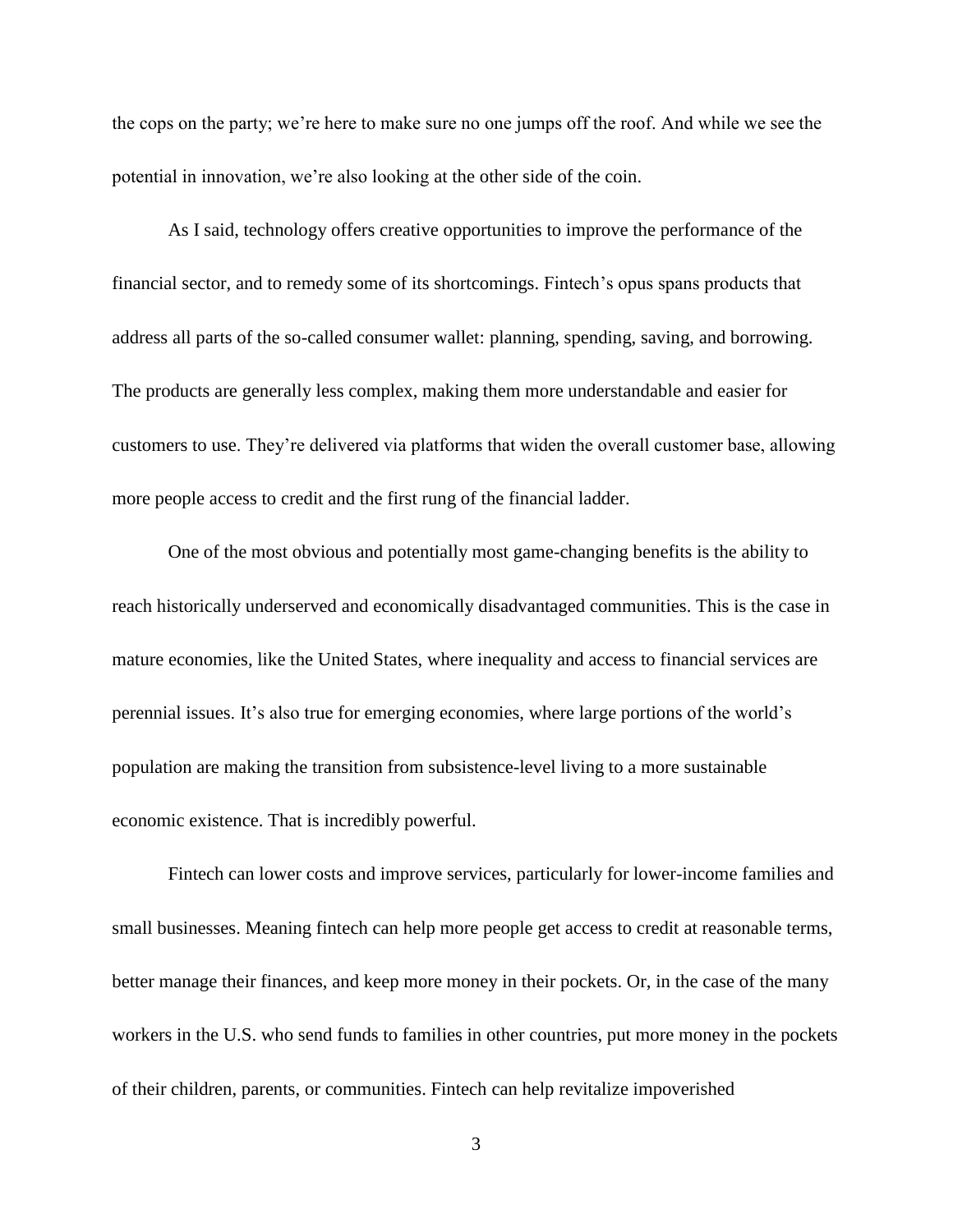neighborhoods by allowing small businesses that have been shut out of the formal financial sector to take root and grow.

Globally, we're seeing the emergence of payment systems via mobile phones in places where the vast majority of people are unbanked or underbanked, but have cell phones. Instead of paying huge fees for bank-like services, it's all done through text or the touch of a few buttons. This has made its mark in some areas, is starting to gain a foothold in others, and even has potential here.

So what could go wrong? The flip side concern is that those exact people could wind up becoming even more marginalized. I think back to exclusionary practices in lending like redlining, where portions of the population were denied services based on where they lived. Even when outright discrimination was banned, lending metrics translated into disenfranchisement of racial and ethnic groups. It would be a travesty if, despite the best intentions in the world, new technologies designed to improve the availability of credit instead ended up reintroducing that kind of exclusion, by, say, basing decisions on zip codes or other demographic metrics.

A similar juxtaposition of potential and risk arises with the proliferation of options for saving and borrowing that fintech promises. These novel approaches to intermediating savings and investments could lower costs and broaden access to people who are currently unbanked or underserved. At the same time—as we know all too well from historical precedent—the unscrupulous will prey on the vulnerable, be it through predatory lending, irresponsible payday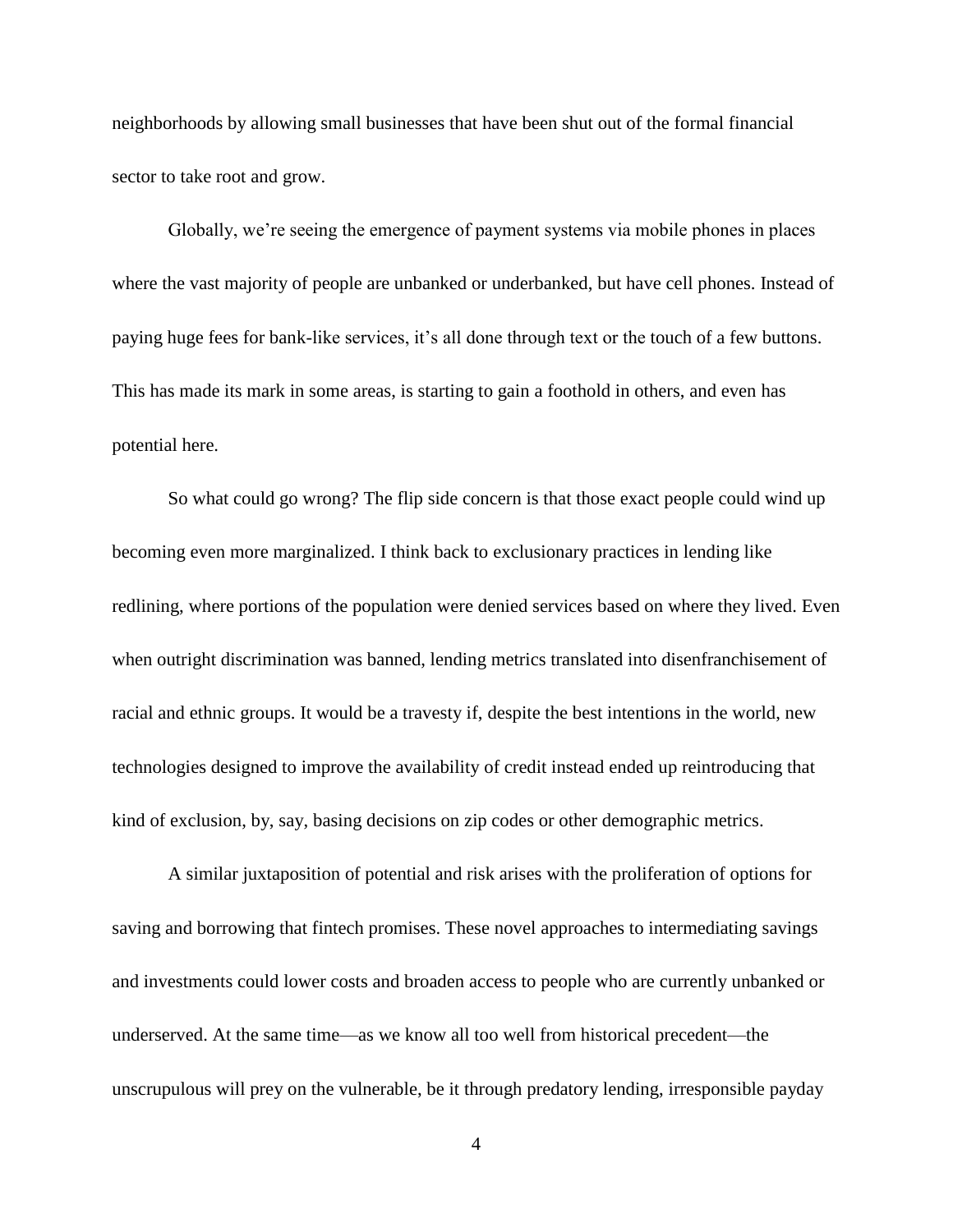loans, outright fraud, and more; sadly, the list goes on and on. I don't want to see fintech's positive potential hijacked to become a source of new, more powerful platforms to prey on consumers on a massive scale.

Another area for the great and the possible is leveraging big data and data analytics to improve operational efficiency, risk management, and decision making. For example, sophisticated algorithms can help overcome many of the hurdles to defeating money laundering and the funding of terrorist and criminal organizations. "Know your customer" laws across the world require banks and financial institutions to verify that their customers are the people they claim to be, which is a costly and heretofore imperfect undertaking. Advanced data analytics could provide powerful tools to increase both the efficiency and efficacy of these efforts.

The other side of that coin, of course, is that, left unbridled, the ease and anonymity of some types of fintech, such as digital currencies, have the potential to make criminal and terrorist activity even easier. And while fintech could have significant benefits for the ability to assess and manage risk, any time we're talking about big data, we need to be at least cognizant, and at most vigilant, about the protection and privacy of those consumers whose data are being used.

While fintech can also improve not just the accessibility but the quality of service something that consumers are demanding—we also need to look out for the resilience of the financial system as a whole. As the fintech industry continues to grow, both as nonbank institutions and via partnerships with banks, potential risks to the financial system and economy